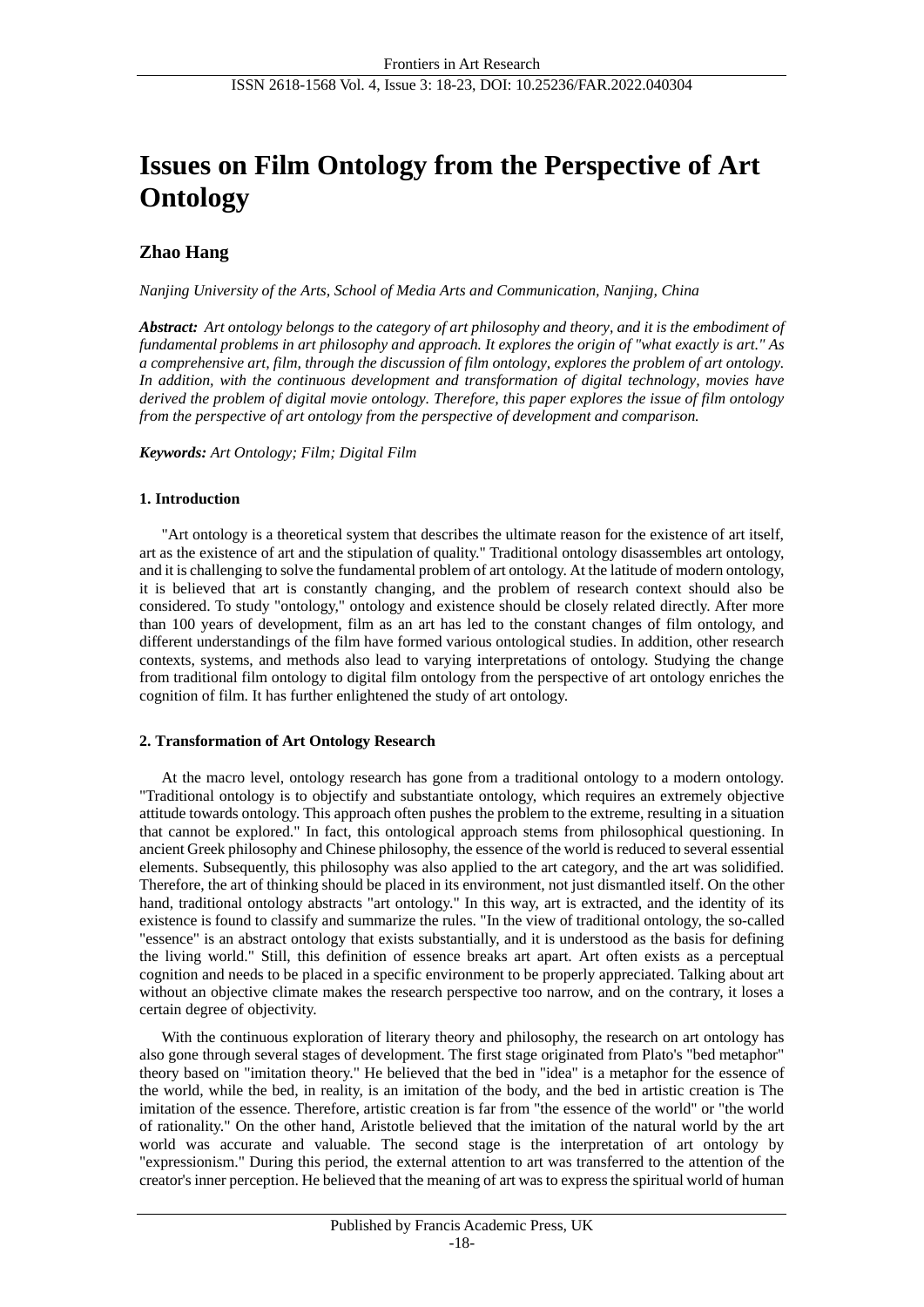beings. The third stage is that "formalism" becomes the interpretation of art ontology under the trend of art thought. During this period, the external expression of art was regarded as the body of art. The fourth stage is the "critical ontology" theory based on Western Marxist literary theory. Scholars represented by the Frankfurt School believe that ontology should not be separated from social material production but should be integrated with social ideology and social material development. From the perspective of changes in art ontology, the thinking on the form, essence, and value of art is constantly changing, and many of them are influenced by artistic trends and social contexts. But it is worth noting that the research on art ontology should be viewed from a developmental perspective.

No matter what turn the ontology research takes, it attempts to reveal the essence of art and even the origin of the world with art as a carrier. Due to various problems existing in traditional ontology and the transformation of Western thinking, the issue of art ontology has turned to think in the dimension of modern ontology. Compared with conventional ontology, current ontology is more inclusive. It recognizes that different art categories have other gaps and should be treated differently. In figurative art, painting is spatial art, with its creative method and aesthetic system. Music is the art of time, and it also has its creation method and aesthetic design. Both are art, but they are very different in terms of how they are created, the angle of appreciation, and the experience they bring. The noumenon of art is closely related to human society's development and coexists with human aesthetic methods and artistic understanding. Therefore, summarizing the ontology of art cannot be separated from the overall environment in which it is located, and the aesthetic perspective should be placed on the human subject instead of stripping everything and only looking at the work of art itself.

# **3. Traditional Film Ontology**

Both classical film aesthetics theory and modern film aesthetics theory are devoted to exploring the ontology of film. Movies are constantly changing with the continuous development of science and technology. In 1895, The Arrival of the Train by the Lumiere Brothers was the world's first film, and it was only a simple black and white image. At that time, the film was considered a simple imitation of objective things, just like photography, and did not have the characteristics of art itself. Then, the birth of color film and the sound film gradually perfected the film. In the real sense, the ontological study of film is that film has its unique creative form. Subsequently, theorists tried to explain the ontology of cinema with other modern aesthetic theories.

# *3.1. Research on "Film Ontology" under the Classical Film Aesthetics Theory*

The question of thinking about film ontology in terms of montage is based on early film practice.In the 1920s and 1930s, the montage school in the Soviet Union became familiar with montage as an editing technique by summarizing the laws of film, which made the film have the characteristics that distinguish it from other arts. From objectively reproducing individual images to combining these individual fragments and generating new meanings. The existence of montage makes the film have a new sense and also extends the film itself. Eisenstein tried to elevate "montage" from the technical level to the film ontology. The special meaning formed by the splicing of consecutive shots more succinctly implies the "rational world", and can convey the content that the creator wants to express to the audience in the form of splicing shots. With the continuous improvement of montage practice and theory, it is gradually divided into two categories: "narrative montage" and "performance montage". The former means that the narrative expression and narrative rhythm of the film are produced through the lens assembly, while the latter refers to the mood and atmosphere explained by the lens assembly to the film. The appearance of montage breaks the closed meaning of individual shots, and adds up the meanings of the sequence of shots, resulting in a new meaning. Because of this, some theorists believe that the new meaning produced by montage is not presented by a single lens, but the result of the combination of images on the screen.

On the other hand, the ontology of the photographic image is based on the property of movies that can accurately reproduce natural scenes. Its core point is that photography accurately replicates the objective reality of objects, forming the identity of the image and the subject. The representative Andre Bazin believes that photographic images have objectivity and are an art form without human intervention. he says that "the concept of cinema is equated with a complete representation of reality; what they imagine is a mirage of the outside world, complete with sound, color, three-dimensionality, etc. . . . . . . a film is born from a myth, and that myth is the myth of the complete film." It can be seen that Bazin's theory is based on the film practice of the time. When the movie can still restore the actual scene, the identity of the camera body and the subject can be realized. But with the advent of digital technology and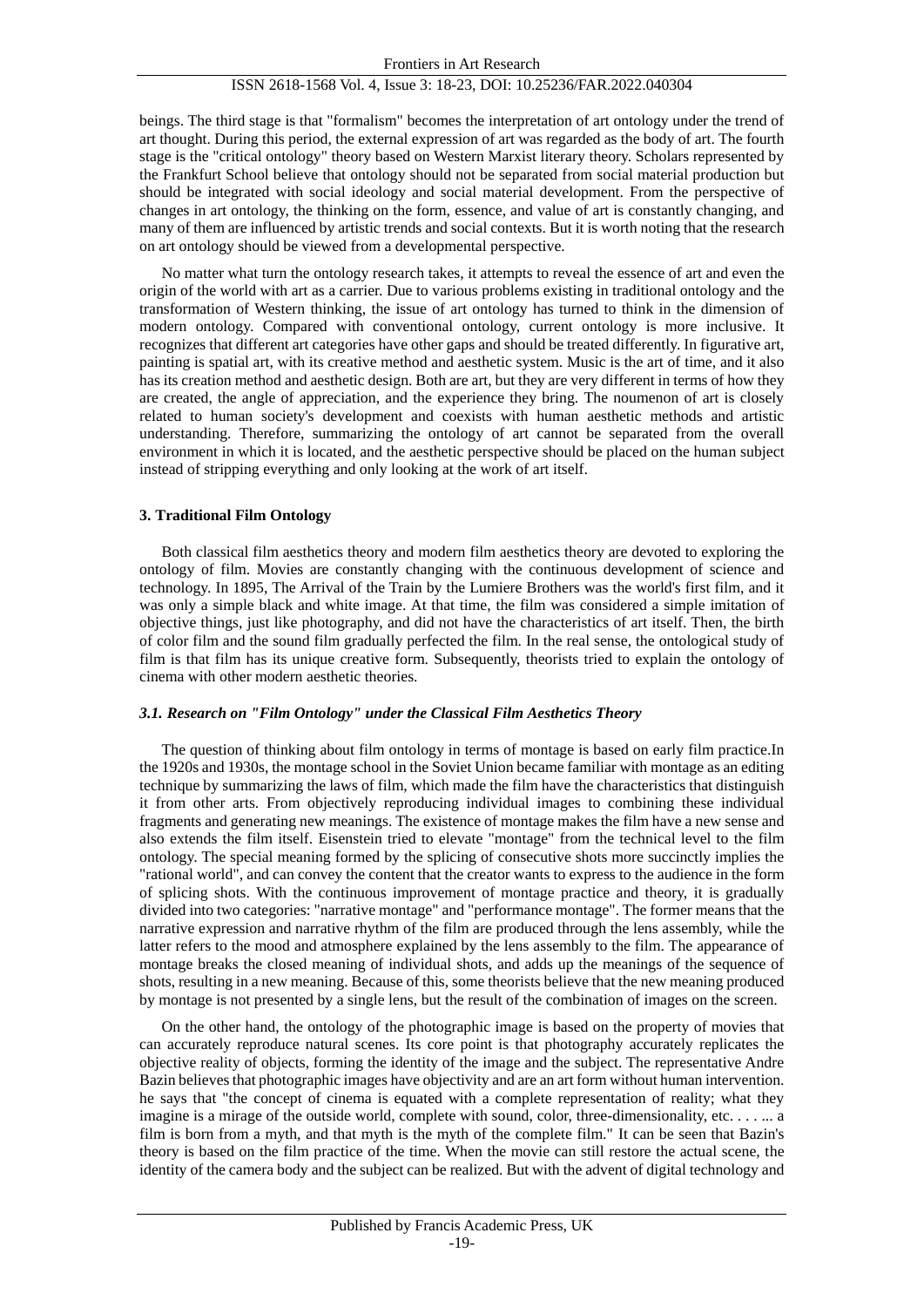#### Frontiers in Art Research

# ISSN 2618-1568 Vol. 4, Issue 3: 18-23, DOI: 10.25236/FAR.2022.040304

virtual imaging technology, creators can create images that do not exist in reality, and the film itself has also changed. But he did not realize that the objective reproduction of the film only exists in the mechanical properties of photography, and the choice of the content presented in essence still rests with the creator himself. And with the advent of digital technology and virtual imaging technology, creators can create images that do not exist in reality, and the film itself has also changed. On another level, Bazin's belief that "photographic images can create inner reality" has also had a new expression in the digital age. Scenarios created by digital technology are blurring the interface between virtual and reality. The high-fidelity audio-visual experience brought by the high-fidelity virtual images created by digital movies is difficult to achieve in early movies.

Therefore, from the early development of film, film creators gradually mastered some creative laws of cinema, such as montage editing techniques, long shots, and the combination of close-up shots and sound and picture, etc., which laid the foundation for film itself as an art. Characteristics. At the same time, film integrates vision and hearing, time and space, and draws on and integrates other arts such as music, photography, and painting, so the film is considered a comprehensive art. But acknowledging the comprehensiveness of cinema does not mean that film is superior to other arts. Because although the film is a complete art, it still has its limitations.

#### *3.2. Research on "Film Ontology" under the Modern Film Aesthetics Theory*

Modern film aesthetics theory starts from another aspect to study the ontology of film. By borrowing from other theories, it explores film's ontology through cross-theoretical research. First, in 1964, the French scholar Metz published "Film: Linguistic System or Language," which marked the advent of structuralist semiotics. From the perspective of linguistics, it is believed that since language has basic units such as "voice" and "morpheme," Is there such a minimum unit in movies? Aiming at such problems, the first semiotics of film was formed. But soon, the theorists found that the art of film is difficult to find the basic unit, and it is difficult to find the "signifier" and "the signified." Because even a single shot is difficult to tell what the smallest unit of meaning is. There may be multiple objects in one go, so there are various layers of interpretation space. In the 1970s, based on structuralism and semiotics, the study of narratology was introduced into the aesthetic research of film, and film narratology was formed. Film narratology starts from the perspective of story narration and hopes to summarize the laws of film ontology through the study of film narration. However, there are also limitations in research, and it isn't easy to come up with what kind of template the film narrative body has. After that, with the gradual rise and improvement of modern ideological theory. In 1977, the French film theorist Metz published "Imaginary Signifiers," which introduced psychoanalytic theory into film studies and formed the second semiotics of film. The point of view of the second semiotics of film is no longer on the ontology of film as a communication medium. Still, it turns to studying the relationship between film and audience. This kind of research transformation removes the singularity in the previous research. It puts the perspective on the connection between art and people and the dimension of artwork and art appreciation. "The psychology of film ontology is established based on the existing achievements of film psychoanalysis, and psychoanalytic vocabulary such as instinct, superego, complex/personal unconscious, archetype / collective unconscious, resistance, repression, childhood frustration, emotional trauma, etc. It frequently appears in the psychology of film ontology, and to a large extent, it shares a set of discursive and symbolic systems with psychoanalysis." Subsequently, related theories such as postmodern film theory and feminist film theory were extended. Film aesthetics are constantly changing with research and the times, and film ontology is also deepening.

From the study of film ontology from classic film aesthetics theory to modern film aesthetics theory, it can be seen that the study of film as a "object" always has certain limitations. The former is more from an epistemological point of view, analyzing that films can imitate objective reality or generate new meanings. However, its essential characteristics could not be determined. In the early stage of modern film aesthetic theory, we also devoted ourselves to viewing film as a collection composed of countless basic units, eager to find the basic unit of film noumenon, the essence of the film, or the essence of art. This has not been able to break away from the thinking habits of traditional ontology. First of all, it is separated from the existence of human beings, and the art of film is regarded as a pure object study. When studying the ontology development of the film, it should not be placed under the objective environment of no one. Still, it should take into account the connection between the film and the audience, as well as the changes in the external environment. Secondly, too much expectation to seek general laws limits the possibility of film as an art in terms of expression. This thinking about the essentialism of art is, to some extent, an act of dogmatism, trying to apply the found general laws to all art forms. Taking the study of film narratology as an example, although the narrative mode under the general law can be found, it must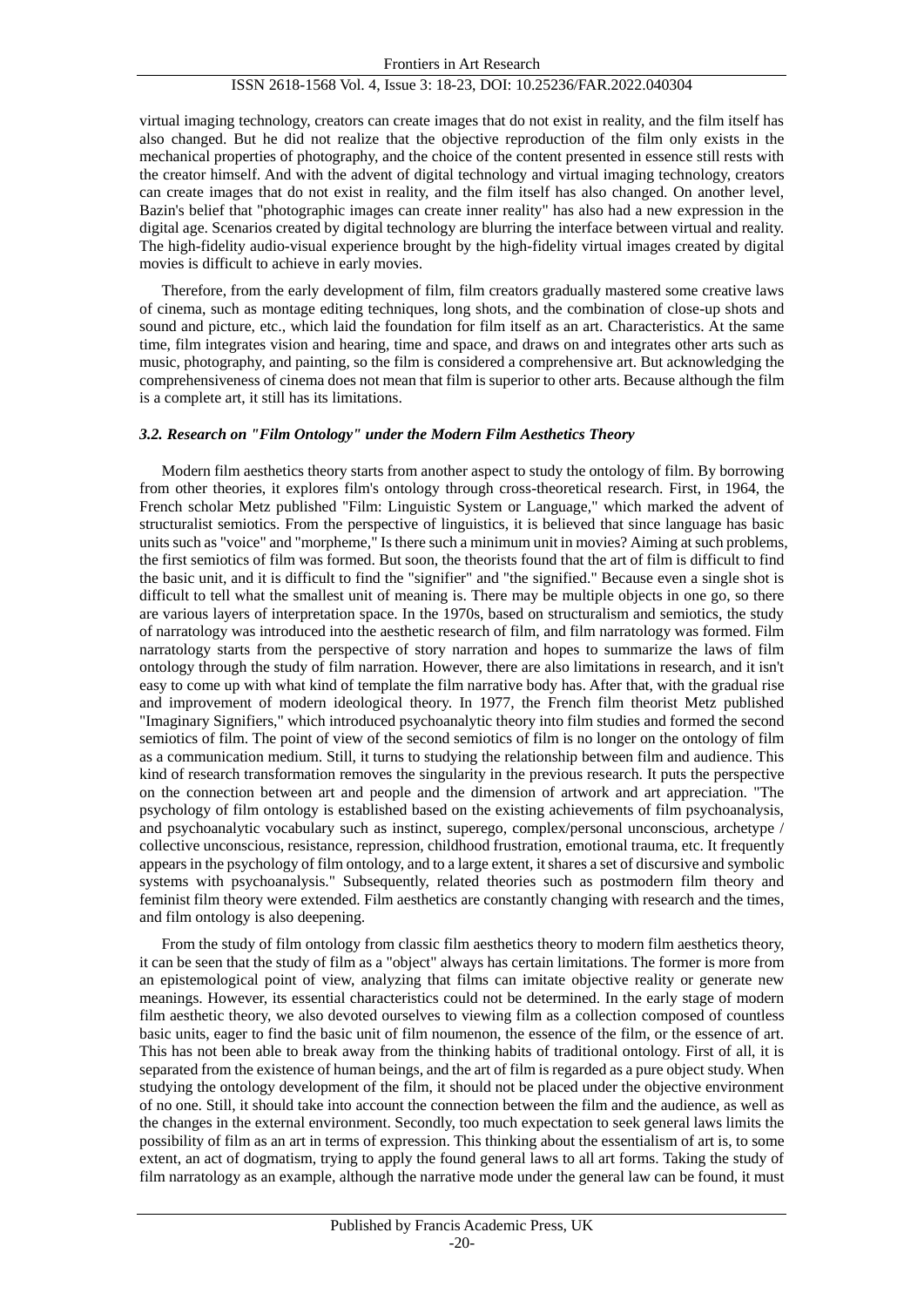not apply to all film narratives. With the continuous development of film art, there is not only the "one mirror to the end" film expression form, but also different film forms such as "desktop film" and "interactive film." It can be seen that film art changes with the context. Show different patterns. In short, the ontology research of art should not place art itself in a purely objective world and individually look at the art itself. Instead, it should be placed in a specific context and acknowledged that artistic development and expression should be in flux.

# **4. Art Ontology and Digital Film Ontology**

Modern ontology believes that art ontology should be in a state of change. The external environment and art itself will undergo constant iterations and changes with the development of the times and the advancement of technology. For example, artists can directly generate digital paintings through electronic painting boards with the digital evolution of painting art. David Hockney painted on an iPad and exhibited at the Royal Academy of Art in 2012. Technology is an essential factor in every breakthrough and reformation of the film. "Compared with traditional movies, the biggest feature of digital movies is that "bits" are used to replace "atomic" substances as new materials and tools for movie composition. What it shows us is not the changes of light and shadow in the real material world recorded by chemical reagents on traditional film through optical lenses and mechanical movements, but the visual magic generated by computer through digital combination." With the development of digital technology, the ontological issues of film have also changed. The advent of digital cinema has also led to changes in film aesthetics. In addition, due to the improvement of virtual reality technology and post-production level, the fidelity of film art has also changed. Today, cinema can produce a "non-real reality." Pictures that do not exist in reality can be vividly displayed in front of the audience through film technology. This change in film ontology has also brought about production, aesthetics, and theory changes.

# *4.1 Hyper-real Virtual Images*

"There is an obvious trend of technological evolution in the history of film, that is, the evolution of film technology is aimed at the realistic imitation of human vision and hearing, and the driving force of film technology innovation is to strive for infinite approximation of objective reality." The development of digital technology has made the movie image from the original "objective representation" to be able to create a virtual image that does not exist in reality, which has led to the reconstruction of the movie itself. The aesthetic experience brought by this way of creating visual spectacles is also called "virtual aesthetics." Through technologies such as digital algorithms and image synthesis, the film breaks through the limitations of physical shooting, which can reflect the objective world and create virtual scenes and virtual characters. However, this kind of virtual scene is not shoddy but highly visual fidelity and psychological immersion to achieve a "super-real" visual presentation. "VR" technology is "a computer system that can create and experience virtual worlds. It is generated by computers and acts on users through sight, hearing, touch, etc. to produce immersive interactive scenes. Simulation." The production of "VR" video greatly enriches and expands the experience of film and television creation, not only can achieve a real immersion on the screen but also touch multiple senses in addition to the audio-visual level. This immersive experience aligns with an aesthetic "empathy" that places feelings and emotions on hyper-real virtual images. As Mr. Zhu Guangqian said, "empathy" mainly refers to "when people observe external things, they sacrifice themselves in the situation of things, and treat the original inanimate things as if they also have feelings, thoughts, emotions, wills, and activities. I am also affected by this illusion of things, and I have some sympathy and resonance with things."

# *4.2 Interactive Experience*

Classic movies are often only unilateral audio-visual output, and audiences can only be passive recipients of the information. In the digital age, the interactivity of movies has been improved. The blessing of "interactivity" changes the way the film is expressed and affects the audience's acceptance habits. The emergence of this form hints at the nature of "decentralization" in the digital age. "Decentralization, as an implicit thinking of the times, reshapes the ontology structure of the film essentially in hypertext films." Movies are no longer a unified information output but should be combined with the audience's aesthetic choices to obtain different results. For the film ontology, the media properties and presentation form of the ontology have changed.

Interactive film and television are first presented in the audience's independent choice of film narrative. The recipient of the description is no longer passively receiving the development and changes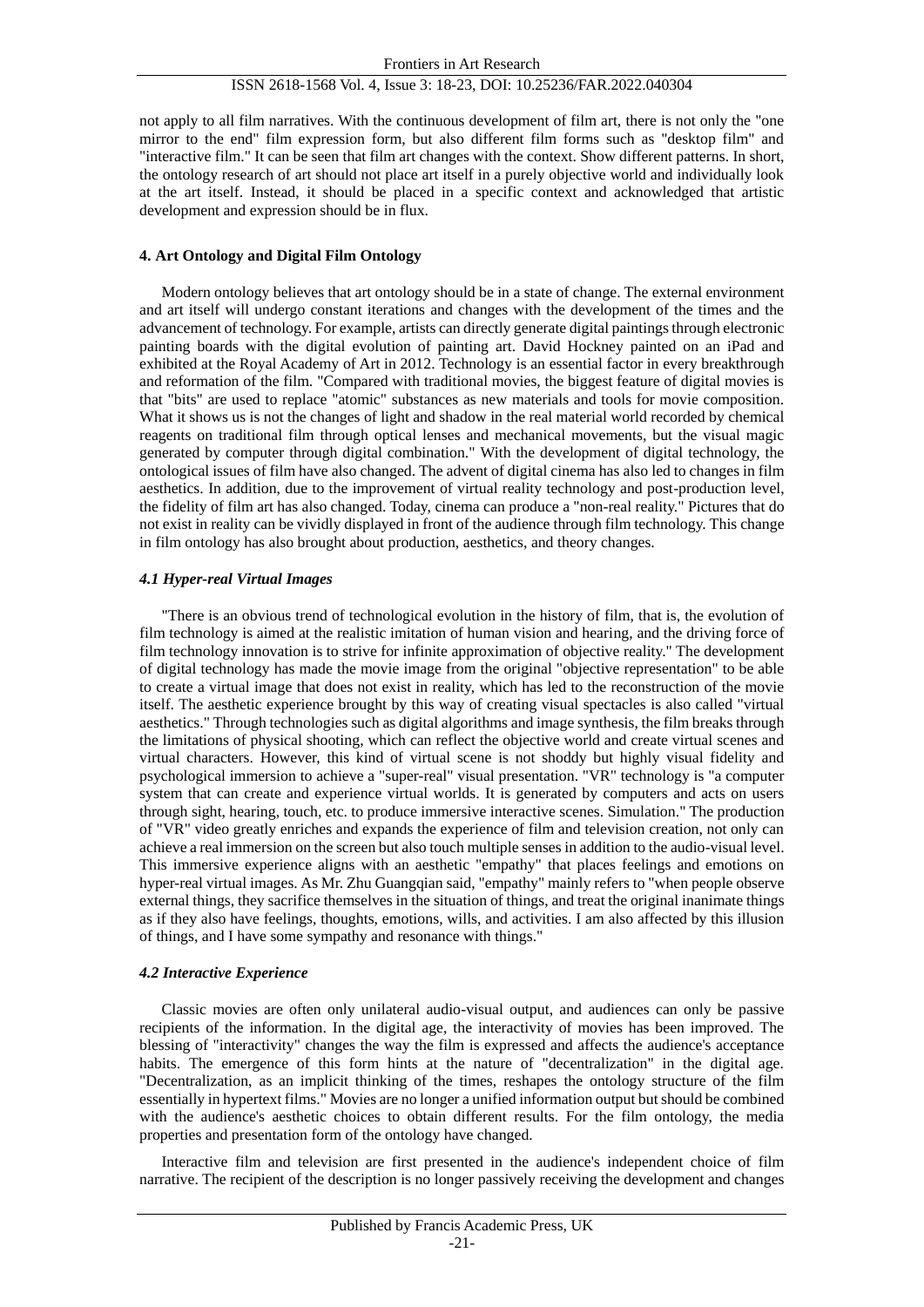of the plot but can influence the plot's direction through their own choices. "The choice of the audience in the process of watching a movie is a kind of self-image mapping and value choice. Whether it is the choice of viewpoint or attitude in the story process or the other choice of characters and plots, this provides the audience with creative ideas. It also enables viewers to receive personalized services ." A kind of "game-like" interactive experience is constantly being tried in the film field. "Black Mirror: Bandersnatch" (Black Mirror: Bandersnatch) adopts an interactive narrative structure. During the viewing process, the audience has to make choices for the characters' behavior in the play quickly. Different options will lead to other plot trends. The improvement of interactivity brings a novel film and television experience to the audience and implies a change in the creation of the film itself. Creators need to preset multiple narrative structures in advance for the audience to choose from, instead of choosing only one narrative possibility like traditional film creation. Secondly, film and television audiences can participate through "barrage" and "comments, relying on the Internet media." Standard film screening relies on the "theater" from the theater, and audiences watch a film together in the same space and at the same time. Everyone focused on the movie screen in the dark space, forming a collective emotional resonance. However, in the current Internet environment, the audience can communicate with others in real-time by expressing their personal views. At the same time, they are also the recipients of other people's information. Mediated viewing blurs the meaning of the text. The original form of things is acquired and reprocessed by different viewing subjects, and the secondary dissemination of information is carried out on the platform of mass media. Therefore, the mediated viewing subject is not only the audience of the text, but also the author of the same text. The change from "read-only" texts to "rewritable" texts alludes to what Roland Barthes declared "the reader is dead". "The reshaping of the viewing subject gives the viewer greater initiative. With the help of some viewing machinery, the mediated viewing makes the viewer seem to be in the real viewing environment, and achieves a state of communion between the viewing subject and the viewing object. In this way, the self-consciousness and calm and objective state of the original viewing are eliminated in a sense, and the human sensory perception and the scene are combined into one." In the media environment, the barrier of "electronic screen" prompts the public to participate in the expression of opinions more freely. Some "opinion leaders" can lead the trend of public opinion and spread it on a large scale with the help of the Internet. At the same time, the viewers interact with each other to form a clustering effect. Viewers who maintain approval of the same point of view or content will form value identification and form value confrontation with those who disagree. The improvement of interactivity enhances the dynamism of the audience, and is also the technical and aesthetic trend of the current art from traditional to digital.

# *4.3 Expansion of Audio-visual Boundaries*

Film and television creators continue to expand the boundaries of film and television creation through technical means. The advent of high-frame-rate movies in the digital age eliminates motion blur, allowing viewers to experience more delicate picture texture and action details. Ang Lee believes that "the information increment of high frame rate will have a subtle but profound impact on the audience's sensory system. Once the audience's eyes enter another receiving inertia, it will, in turn, guide the method of film production." And, The audience's delicate perception of the character's performance also draws in the emotional distance between the character and the audience, and promotes the audience's immersive experience, thereby realizing the dual experience of visual reality and psychological reality. "Gemini Man," directed by Ang Lee, brings a unique visual experience to the audience with the production standards of 4K, 3D, and 120 frames. In the motorcycle chase scene in the film, the audience can see the smoothness of the action and the relationship between the characters in the foreground and background. However, in the previous production standard of 24 frames, it was difficult for the characters in the environment to maintain the clarity of 120 frames under high-speed motion.

In addition, digital technology has also expanded the depth of the film. In 1916, Hugo Münsterburg of Germany pointed out the psychological process in film viewing from the perspective of film psychology in "Film, A Psychological Research" and analyzed and explained the sense of depth and movement in film and television. Munsterburg pointed out that a movie screen is a two-dimensional plane. Still, the audience feels a three-dimensional space when watching a movie. "Thus, if you take the flatness of this image as a fundamental property of the film, you are not grasping its property. This flatness is indeed an objective part of the technical makeup of film, but it is not the film performance we see. When watching a movie, we are in a three-dimensional space..." It can be seen that classic movies based on two-dimensional screens can create a three-dimensional space experience through the ontology characteristics and the audience's psychology. With the continuous development of digital technology, film and television art has begun to break through the limitations of two-dimensional screens, creating a